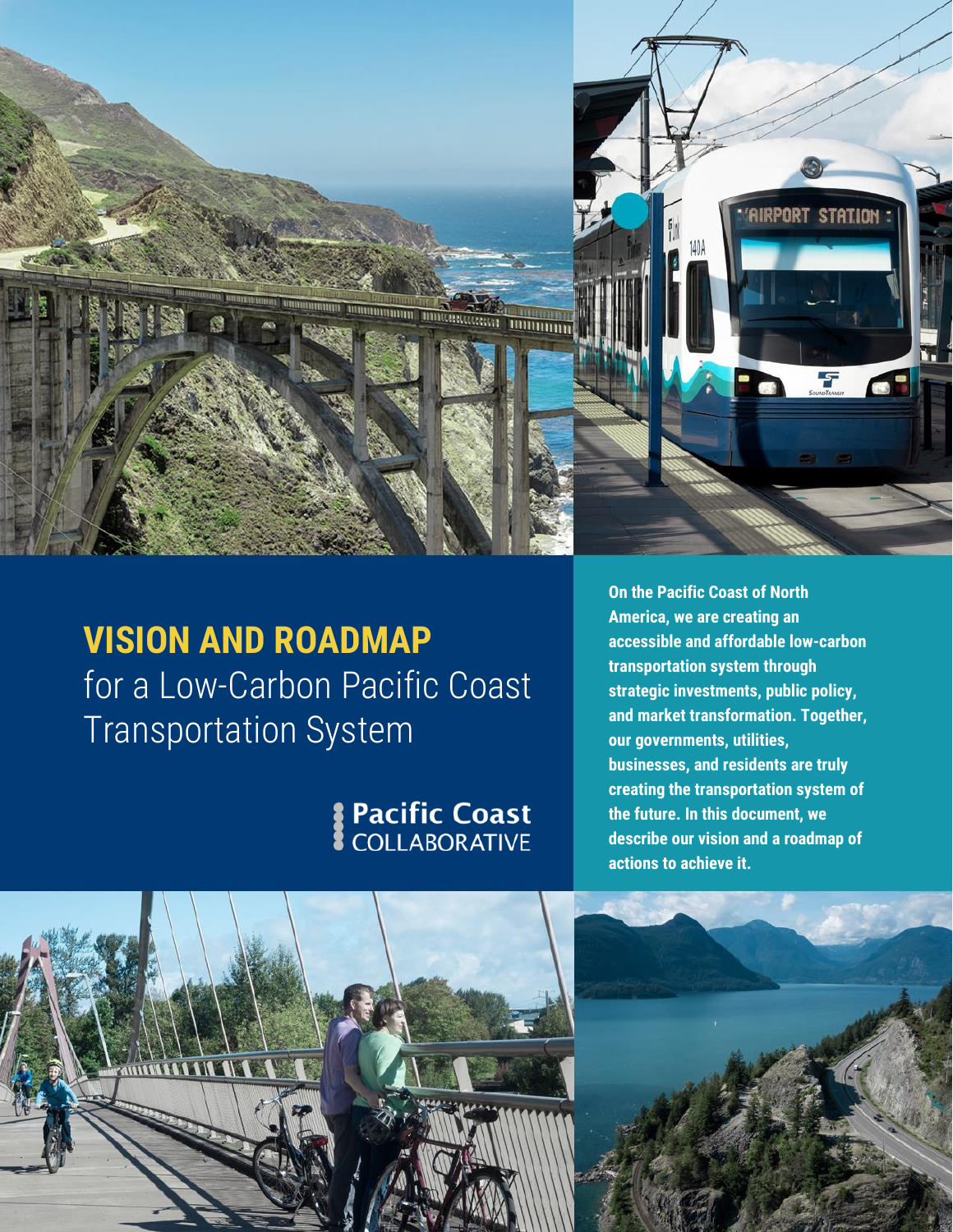### WHAT IS OUR VISION?

We envision a regional transportation system on the Pacific Coast of North America in which everyone has access to a range of affordable transportation choices that generate little to no greenhouse gases, keep the air clean, reduce vehicle distance traveled while increasing access, and boost the regional economy. Key components of our vision include:

**Increased Transportation Efficiency**—Prioritize compact land use and completing walking, bicycling, and frequent transit networks. Active and shared travel options allow us to move more people and goods while eliminating fatalities and serious injuries, improving health, providing better access for underserved communities, and reducing greenhouse gas emissions and congestion.

#### **Ubiquitous, Safe, and Affordable Access to Low-Carbon Transportation**

**Options**—Integrated land use and transportation systems connect housing, jobs, schools, and communities through a variety of integrated low-carbon mobility solutions. For residents, walking, bicycling, low-carbon transit and ride-sharing, zero emission vehicles (ZEVs), and low-carbon fuels are more available and affordable than the fossil-based options they replace, regardless of income. Companies and government utilize an increasing array of options for low-carbon freight, delivery, non-road equipment, and low-carbon fuels. In cities, and across the region, total vehicle miles traveled declines.

**Robust Regional Supply and Demand**—Consumers seek out low-carbon transportation options because of clear benefits, reduced barriers, and incentives (while needed). Companies see the West Coast as a prime market for low-carbon technology and infrastructure because of the region's consumer demand, predictable markets, and favorable policies.

### ABOUT THE PACIFIC COAST COLLABORATIVE

The Pacific Coast of North America represents the world's fifth largest economy, a thriving region of 55 million people with a combined GDP of \$3 trillion. Through the Pacific Coast Collaborative, British Columbia, Washington, Oregon, California, and the cities of Vancouver (BC), Seattle, Portland, San Francisco, Oakland, and Los Angeles are working together to build the low carbon economy of the future.

In 2016, PCC partners committed to transition the West Cost to clean modes of transportation and reduce greenhouse gases from the transportation sector through a variety of actions on increased mobility, zero-emission vehicles, and low-carbon fuels.

**One Regional System**—Interoperable technologies for vehicle charging and fueling provide drivers with a simple, convenient, and predictable experience—from the beaches of Southern California to the forests of British Columbia and from rural areas to suburbs and downtowns. In and around cities, transit is interconnected, linked with other modes of transportation, and predictable.

**Building for the Future**—Investments are "future-proof," supporting the convergence of technologies and systems needed for deep decarbonization. This includes ensuring that innovations in battery electric and hydrogen fuel cell vehicles, shared and automated transportation, medium- and heavy-duty technologies, and other transportation modes optimize use of renewable energy and beneficially integrate with the electricity grid.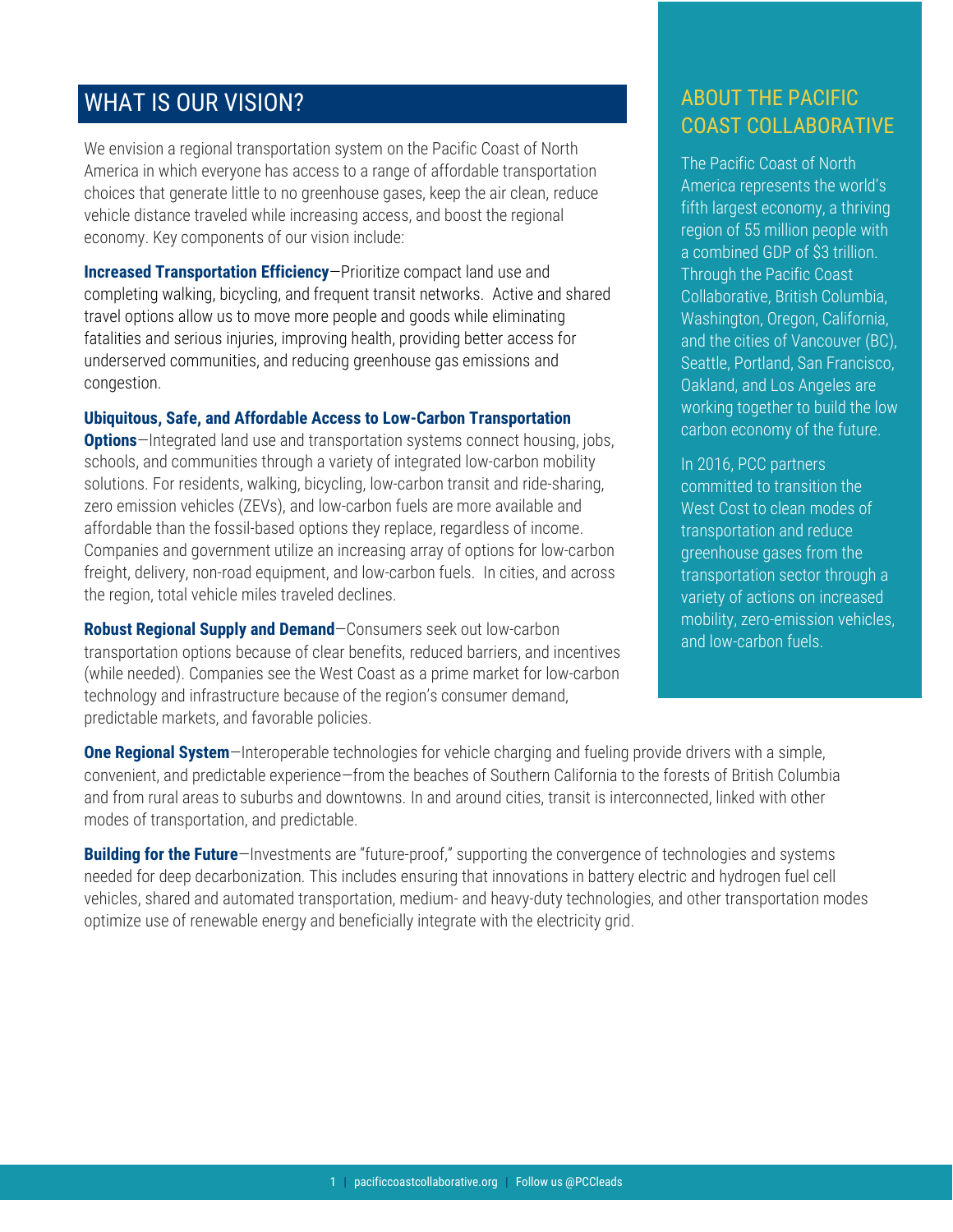### WHY IS IT IMPORTANT?

Transportation accounts for approximately 40% of regional greenhouse gas emissions. Transforming the sector is needed to achieve mid-century goals and avoid catastrophic climate change. Transformation will also lead to healthier lives, lower costs to people and businesses, stronger communities, cleaner air, and a more robust regional clean economy. To accomplish our goals by 2050 we need to accelerate change now and be well underway by 2030.

### Benefits of Low-Carbon Transportation

| e o st<br>n ini ni ni n | Improved health<br>and productivity | if 100% of new passenger vehicle purchases in 10 US States were zero<br>emission, improvements in air quality would mean 200,000 fewer<br>missed days of work each year, nearly \$20.5 billion in annual health<br>savings, and over 2,000 fewer premature deaths.<br>Source: Clean Air Future: Health and Climate Benefits of Zero Emission Vehicles, American Lung Association, 2016 |
|-------------------------|-------------------------------------|----------------------------------------------------------------------------------------------------------------------------------------------------------------------------------------------------------------------------------------------------------------------------------------------------------------------------------------------------------------------------------------|
|                         | Less risk of<br>accident            | Risk of being in an accident is reduced 90% by taking public transit<br>instead of commuting by car.<br>Source: American Public Transportation Association                                                                                                                                                                                                                             |
|                         | <b>Stronger local</b><br>economies  | Every \$1 invested in public transportation generates \$4 in returns to the<br>local economy.<br>Source: American Public Transportation Association                                                                                                                                                                                                                                    |
|                         | <b>New clean</b><br>energy jobs     | By 2030, the electric vehicle industry alone is projected to create<br>570,000 net jobs. These jobs tend to be higher paying, so real wages<br>across the economy grow.<br>Source: Gearing Up: Smart Standards Create Good Jobs Building Cleaner Cars, BlueGreen Alliance and American Council for an<br>Energy-Efficiency Economy, June 2012                                          |
|                         | <b>Lower fleet</b><br>costs         | Fleet owners save over \$2,800 per year with a ZEV versus a comparable<br>gasoline vehicle. Electric vehicles cost less than half as much to<br>operate and maintain on average.<br>Source: BC Fleet Champions Program, Fraser Basin Council, 2018                                                                                                                                     |
|                         | Lower<br>household costs            | Households can save \$10,000 per year by taking public transportation<br>and living with one less car.<br>Source: American Public Transportation Association                                                                                                                                                                                                                           |
|                         | Lower costs for<br>cities           | The lifetime cost of an electric transit bus is 12.5% lower than a diesel<br>equivalent, considering purchase price, fuel, and maintenance. Cost<br>savings rise to 45% when health care and carbon costs are considered.<br>Source: Electric Bus Analysis for New York City Transit, Columbia University, 2016                                                                        |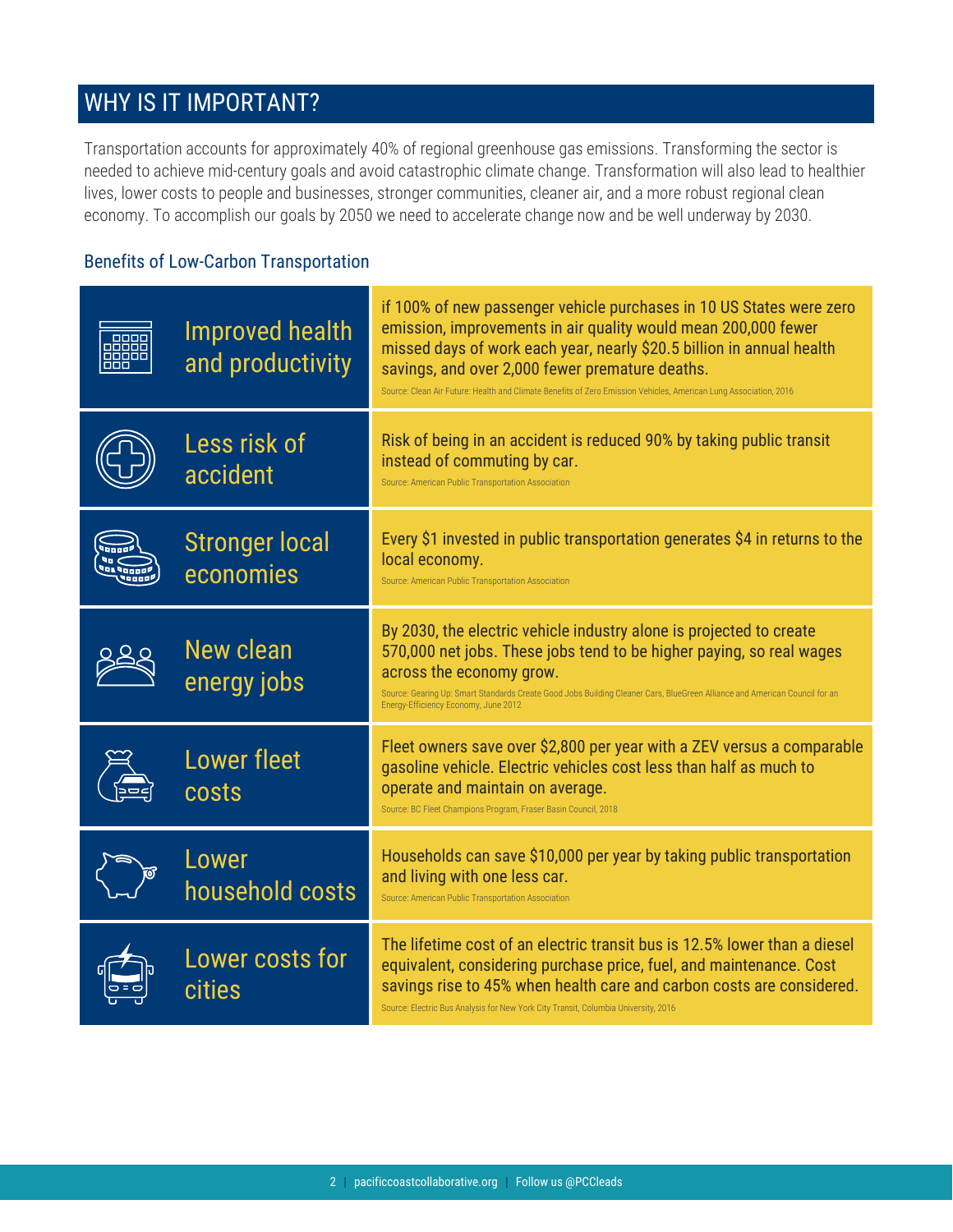

### HOW WILL WE ACHIEVE OUR VISION?

Transformations in markets, infrastructure, and behaviors must accelerate quickly. This means rapidly increasing affordability and access to active, shared, and low-carbon mobility options for all income levels throughout our urban and rural communities. We must increase use of low-carbon mobility choices, including transit, ride-sharing, bicycling, and walking—as well as land use and development that support these mobility choices. For those that continue to need a vehicle for personal or business uses, we need to support policies and programs that remove barriers to accessing ZEVs. In addition to passenger vehicles, this includes low-carbon and zero emission technologies and infrastructure for medium and heavy-duty vehicles engaged in the transportation of people and goods. Being nimble as new technologies, strategies, and opportunities emerge will enable us to achieve our long-term goals.

Market transformation at this scale cannot be done alone. It will require actions by individuals, businesses, utilities, and other key institutions. Our governments have a large role to play in creating policies and programs that deeply influence how people move through the region, our cities, and our communities and the carbon-content of the fuels they use.

Below, we lay out a roadmap of goals and actions to move us toward our regional vision of creating the low-carbon transportation system of the future. Individual PCC partners will follow their own paths to achieve our regional vision. Some are already implementing the policies, programs, and partnerships described below and some are planning to. Others are exploring these and other options with stakeholders.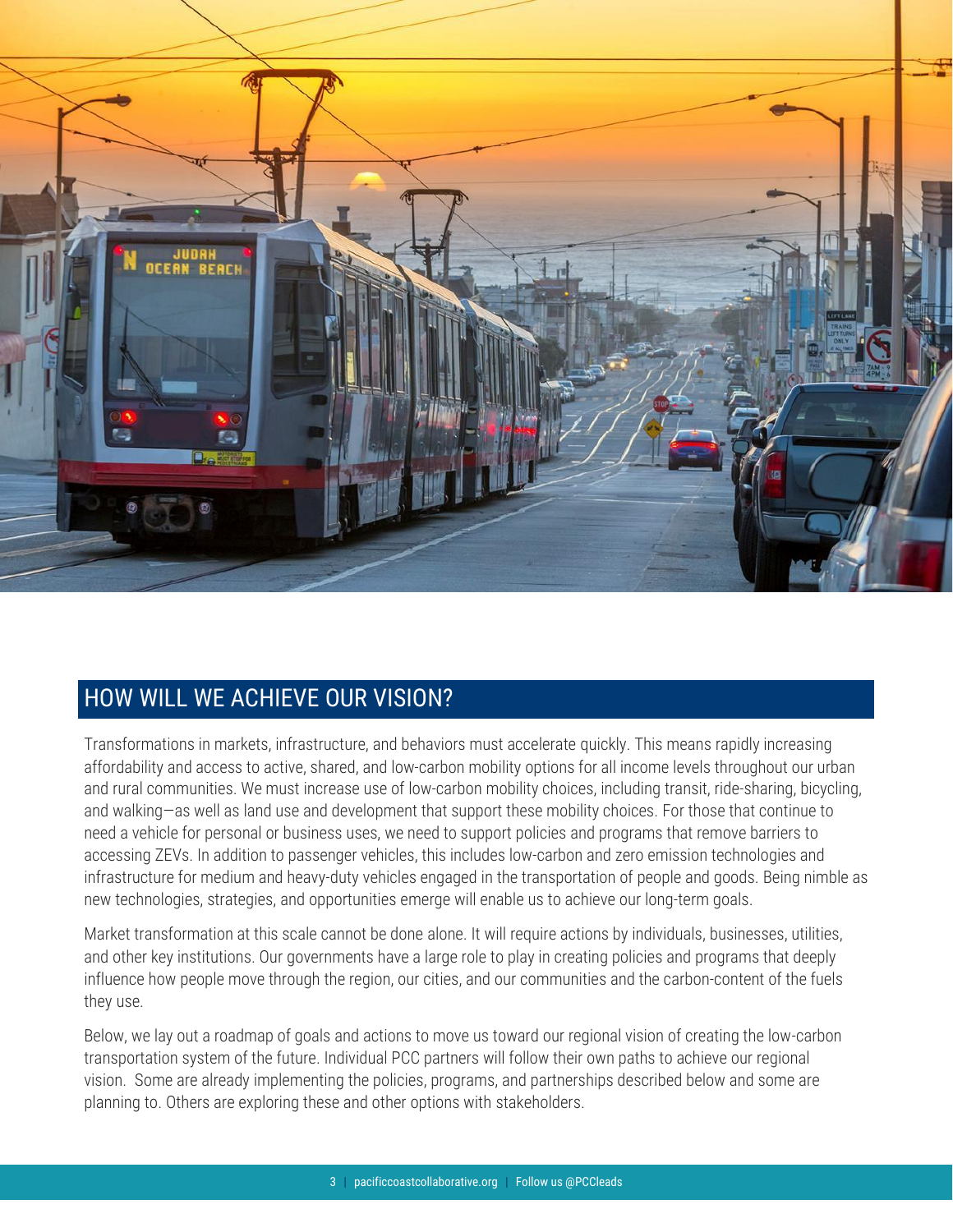#### **Low-Carbon Mobility for Everyone**

Vibrant and sustainable West Coast cities continue to attract people, companies, and investment. Measures that will increase quality of life and reduce emissions can include:

- Advancing transportation and land use policies that prioritize active and shared travel options while increasing equitable and affordable access to clean, shared vehicles
- Leveraging public and private investment in publicly-accessible urban, suburban, and rural electric vehicle charging, hydrogen fueling, and active mobility infrastructure
- Increasing system connectivity across low-carbon and zero emission modes of transportation, such as suburban transit facilities with shared ride pick-up and drop-off zones as well as zero emission vehicle parking and charging
- Implementing electric vehicle-ready building codes and policies that require new and existing buildings to accommodate robust charging infrastructure
- Implementing policies and programs to encourage or require that shared and automated vehicles are zero emission and high occupancy
- Increasing active, high occupancy and zero emission areas of urban centers over time, consistent with West Coast cities' commitments under the C40 Fossil Fuel Free Streets Declaration

#### **State and Provincial Policy**

State and provincial governments play key roles in creating enabling environments for low-carbon mobility markets to grow rapidly as well as catalyzing investment and helping innovative policies and programs flourish in urban and rural areas. Measures that will accelerate the transition to zero and low carbon mobility can include:

- Prioritizing investments in transportation efficiency, specifically walking, bicycling, and transit networks
- Adopting policies supporting fleet automated vehicles that are electric and shared (known by the acronym FAVES)
- Supporting market transformation for vehicles and fuels, including adopting and implementing ZEV supply mandates
- Investing in regionally-aligned light, medium, and heavy-duty ZEV incentives (financial and non-financial) for consumers and businesses
- Increasing ambition for state and provincial clean fuels programs over time
- Catalyzing public and private investment in vehicle charging and zero and low-carbon fueling infrastructure to equitably serve our populations, including underserved communities in urban and rural areas
- Developing and providing broad access to bulk purchasing programs for low and zero emission vehicles, including passenger vehicles, transit buses, other medium and heavy-duty vehicles, non-road equipment, and low carbon transportation fuels
- Supporting state vehicle efficiency standards and working against the rollback of ambitious U.S. federal standards

### REGIONAL ZERO EMISSION VEHICLE AND TRANSIT GOALS

To deeply decarbonize our transportation systems by midcentury, we must move aggressively as a region to zeroemission light-, medium-, and heavy-duty vehicles. This transition will require ambitious market transformations by 2030 to ensure we are on the right path. As guideposts and indicators of our overall progress, we are committed to:

- No later than 2050, all new passenger vehicle sales will be ZEVs, consistent with our states' and province's membership in the International ZEV Alliance.
- Major West Coast Cities will work with urban transit agencies to procure only zeroemission transit buses by 2025, consistent with commitments under the C40 Fossil Fuel Free Streets Declaration.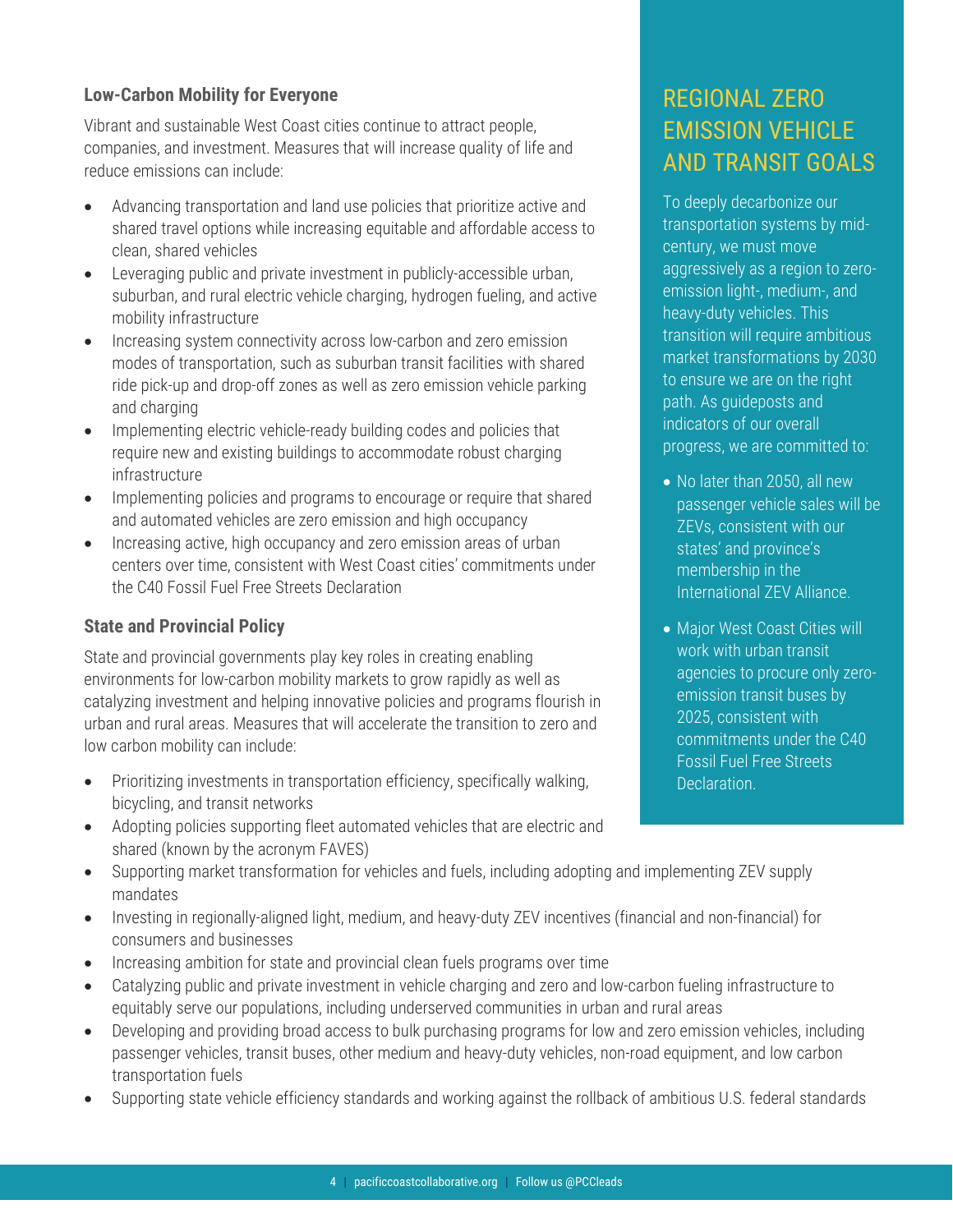### **Equity and Affordability**

The PCC is committed to improving equitable access to low-carbon and zero emission technologies and solutions. Measures that will create affordable and accessible choices across a range of mobility options can include:

- Increasing access to safe low-carbon transit, ride sharing, and active mobility (e.g. walking and bicycling) choices that increase connectivity between where people live and their schools, jobs, businesses, and services
- Investing in transportation solutions that reduce emissions and improve health in communities with transportation-related air quality concerns
- Developing policies and programs to provide ZEV purchase incentives for low-income and underserved consumers—and developing awareness campaigns and other programs that transform the market for affordable ZEVs
- Locating public electric vehicle charging and hydrogen fueling stations in or near multi-family buildings, and in low-income and rural communities, with design features to encourage customer use
- Developing workforce and job opportunities in low-carbon transportation markets for historically low income and underserved communities, including charging and fueling infrastructure installation, operations and maintenance, existing building upgrades to support charging infrastructure, participation in the shared mobility economy, and other areas that build wealth and empower people

### **Fleets and Public Facilities**

We walk the talk to accelerate market development and increase the visibility of low-carbon and zero emission mobility options. Measures to position us as leaders can include:

- Adopting "buy-first" policies for ZEVs in public fleets, preferring them over fossil fuel vehicles where there are appropriate ZEVs available for fleet duty cycles
- Increasing public fleet ZEV procurement targets over time as more types of ZEVs become available, including medium-duty and heavy-duty vehicles and non-road equipment

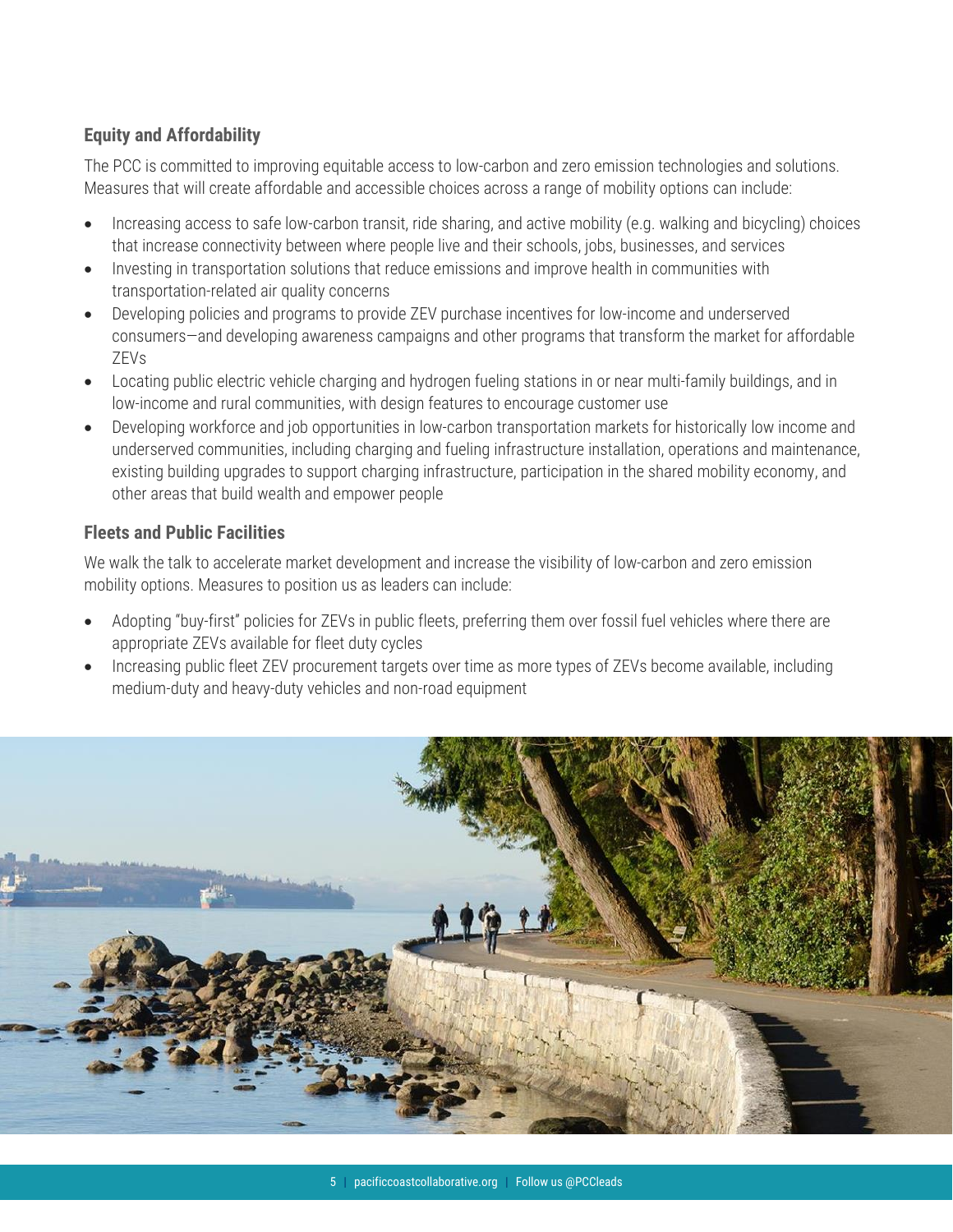- Investing in charging and fueling for ZEVs at state, provincial, and city facilities for employees and/or the public
- Implementing public employee training and awareness programs

### **Medium- and Heavy-Duty Vehicles**

Recognizing that much freight moves through our ports and regional transportation systems, the West Coast has an important role to play in leading innovation in freight transportation and other modes of medium-duty, heavy-duty, and non-road transportation. Measures to drive innovation in this sector can include:

- Transitioning to low-carbon and zero emission alternatives to fossil diesel fuel in trucks, ships, ferries, and other modes
- Shifting freight transport from heavy-duty diesel vehicles to more fuel-efficient modes, such as rail or sea



- Developing West Coast low-carbon and zero emission fuel corridors within our region and connecting to the rest of North America
- Electrifying non-road equipment at ports, airports, and other public and private facilities, including encouraging and supporting development of new technologies

#### **Partnerships**

We recognize that government can do much to accelerate the transition to low-carbon and zero emission energy and transportation systems, but we are far from alone in driving this trend. We are building and strengthening partnerships by:

- Working with vehicle manufacturers and dealers to increase the availability, variety, and affordability of ZEVs in the region
- Working with the private sector to invest in electric vehicle charging and hydrogen fueling infrastructure
- Working with utilities, equipment manufacturers, research institutions, and others to minimize grid impacts of transportation electrification through smart and responsive technologies, load management, and real-time communications systems
- Working with low-carbon fuel producers and providers to expand the supply and lower the carbon-intensity of transportation fuels
- Collaborating regionally in our work with Electrify America and Electrify Canada to support and guide investments in electric vehicle charging infrastructure
- Encouraging West Coast businesses to convert their fleets to ZEVs and work with employees to prioritize trips via transit, walking and bicycling where possible. For businesses with vehicle fleets, encouraging them to join EV 100 and the West Coast Electric Fleets pledge
- Advancing regulatory efforts that encourage utilities to invest in electrified transportation to make it simpler for ratepayers to adopt ZEV technologies while enhancing grid reliability
- Working collaboratively with non-profit partners in their efforts to accelerate the transition to low-carbon and zero emission mobility options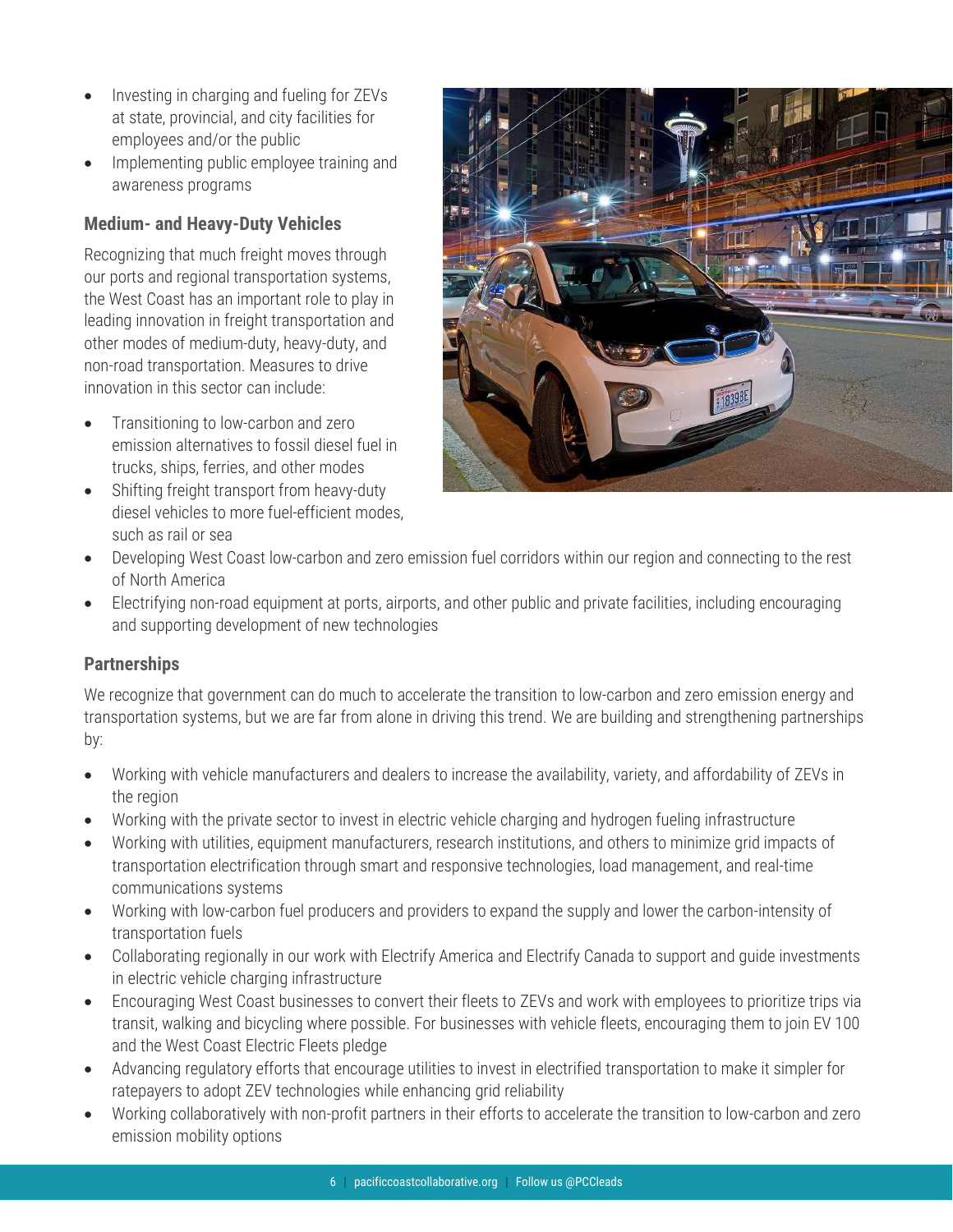• Increasing consumer awareness of low-carbon and zero emission mobility options through strategies such as brand-neutral marketing and ride-and-drive events

#### **Accountability**

We hold ourselves accountable to working collaboratively as a region toward our shared vision. The PCC will track progress and issue updates on our region's transition to low-carbon transportation, including key indicators of: use of low-carbon mobility options in cities, reduced vehicle miles traveled, and regional market development for low-carbon and zero emission vehicles and fuels.

### HOW ARE WE DOING SO FAR?

Throughout our integrated energy and transportation system, we are beginning to see low-carbon and zero emission mobility options emerge as reflected in the indicators below.

#### Development of the Low-Carbon Transportation System of the Future on the West Coast

| Up to 70% of trips<br>from low-carbon<br>transportation | In Seattle from 2000 to 2016, walking, bicycling, transit, and ridesharing jumped<br>from 50% to 70% of trips, while drive-alone trips decreased from 50% to 30%.<br>Similarly, in 2017 50% of trips in Vancouver were by walking, bicycling, or transit.<br>Source: A Closer Look at Seattle's Rising Transit Ridership, Seattle Department of Transportation; City of Vancouver                                                             |
|---------------------------------------------------------|-----------------------------------------------------------------------------------------------------------------------------------------------------------------------------------------------------------------------------------------------------------------------------------------------------------------------------------------------------------------------------------------------------------------------------------------------|
| <b>100% zero</b><br>emission transit                    | Procurement targets for zero emission transit buses in Los Angeles (by 2030),<br>King County (by 2034), San Francisco (2035) and Vancouver, British Columbia.<br>Source: CityScale; King County; Vancouver Mayor's Office                                                                                                                                                                                                                     |
| Over 7.2 million                                        | Population of PCC partner cities (Vancouver, Seattle, Portland, San Francisco,<br>Oakland, and Los Angeles) that have developed transit-oriented development<br>policies allowing more people easier access to public transit and reducing trips<br>by car.<br>Source: Transit BC, City of Seattle, Oregon Metro, Metropolitan Transportation Commission, City of Oakland, Los Angeles County Metropolitan<br><b>Transportation Authority</b> |
| Over 3.1 million<br>bikeshare trips                     | Trips made using bike share services since July 2016 in Vancouver, Seattle,<br>Portland, San Francisco, Oakland, and Los Angeles through public, private, and<br>public-private partnership bikeshare programs.<br>Source: Vancouver Bike Share Inc., Seattle Department of Transportation, Portland Bureau of Transportation; Ford GoBike. Metro Bike Share                                                                                  |
| 17,500 chargers                                         | Public ZEV charging in California, Oregon, and Washington. British Columbia has<br>over 1,300 EV charging stations. Hydrogen fueling stations are also beginning to<br>emerge, with 37 stations now in the region.<br>Source: U.S. Department of Energy Alternative Fuels Data Center; British Columbia Ministry of Environment and Climate Change Strategy                                                                                   |
| <b>1,350 miles</b>                                      | The length of the I-5 portion of the West Coast Electric Highway, with fast-<br>charging stations for ZEVs every 25-50 miles from the border of Mexico through<br><b>British Columbia.</b><br>Source: West Coast Electric Highway                                                                                                                                                                                                             |